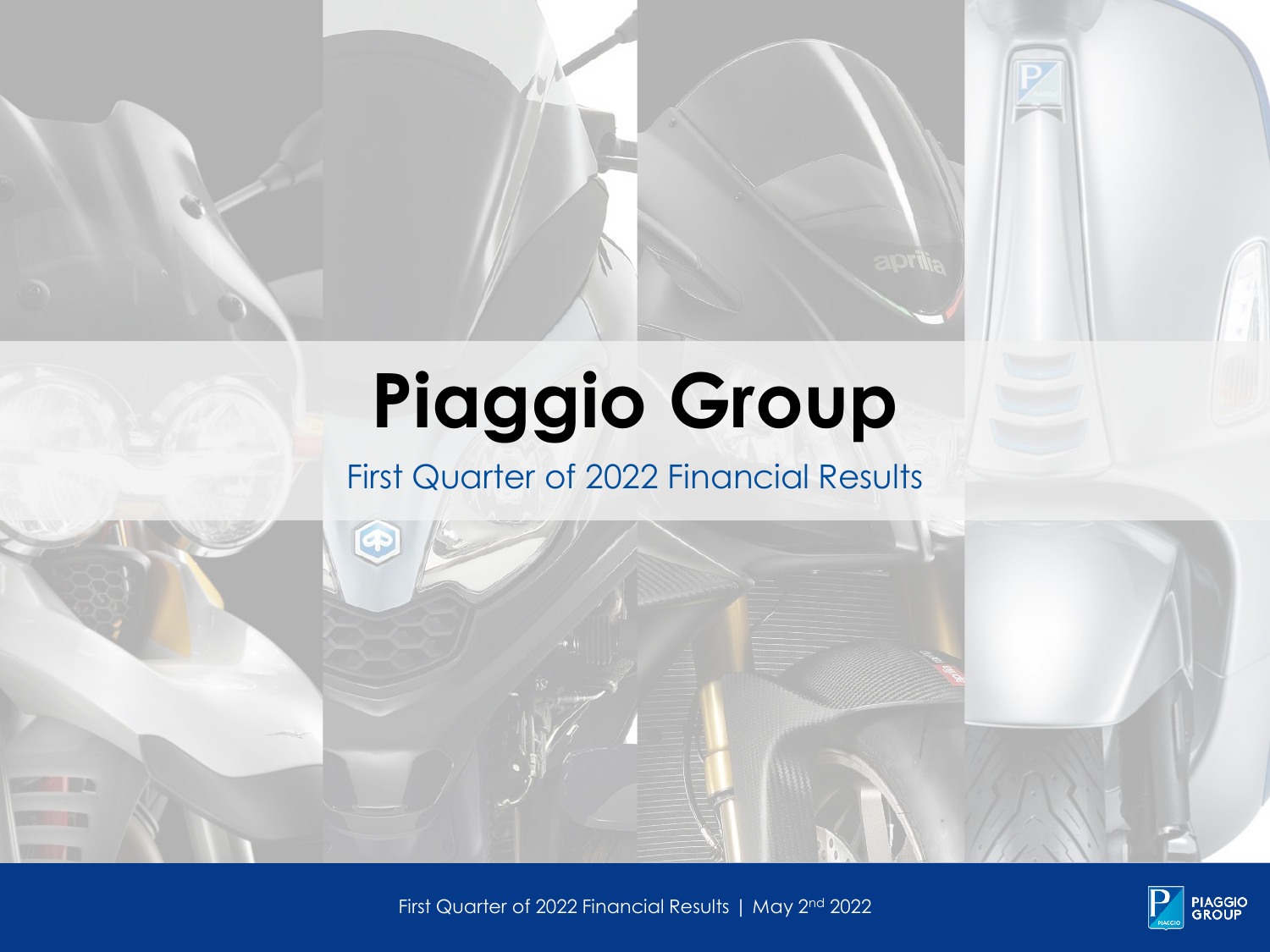### **Disclaimer**

This presentation contains forward-looking statements regarding future events and future results of Piaggio & C S.p.A. (the "Company") that are based on the current expectations, estimates, forecasts and projections about the industries in which the Company operates, and on the beliefs and assumptions of the management of the Company. In particular, among other statements, certain statements with regard to management objectives, trends in results of operations, margins, costs, return on equity, risk management, competition, changes in business strategy and the acquisition and disposition of assets are forward-looking in nature. Words such as 'expects', 'anticipates', 'scenario', 'outlook', 'targets', 'goals', 'projects', 'intends', 'plans', 'believes', 'seeks', 'estimates', as well as any variation of such words and similar expressions, are intended to identify such forward-looking statements. Those forward-looking statements are only assumptions and are subject to risks, uncertainties and assumptions that are difficult to predict because they relate to events and depend upon circumstances that will occur in the future. Therefore, actual results of the Company may differ materially and adversely from those expressed or implied in any forward-looking statement and the Company does not assume any liability with respect thereto. Factors that might cause or contribute to such differences include, but are not limited to, global economic conditions, the impact of competition, or political and economic developments in the countries in which the Company operates. Any forward-looking statements made by or on behalf of the Company speak only as of the date they are made. The Company does not undertake to update forward-looking statements to reflect any change in its expectations with regard thereto, or any change in events, conditions or circumstances which any such statement is based on. The reader is advised to consult any further disclosure that may be made in documents filed by the Company with Borsa Italiana S.p.A (Italy).

The Manager in Charge of preparing the Company financial reports hereby certifies pursuant to paragraph 2 of art. 154-bis of the Consolidated Law on Finance (Testo Unico della Finanza), that the accounting disclosures of this document are consistent with the accounting documents, ledgers and entries.

This presentation has been prepared solely for the use at the meeting/conference call with investors and analysts at the date shown below. Under no circumstances may this presentation be deemed to be an offer to sell, a solicitation to buy or a solicitation of an offer to buy securities of any kind in any jurisdiction where such an offer, solicitation or sale should follow any registration, qualification, notice, disclosure or application under the securities laws and regulations of any such jurisdiction.

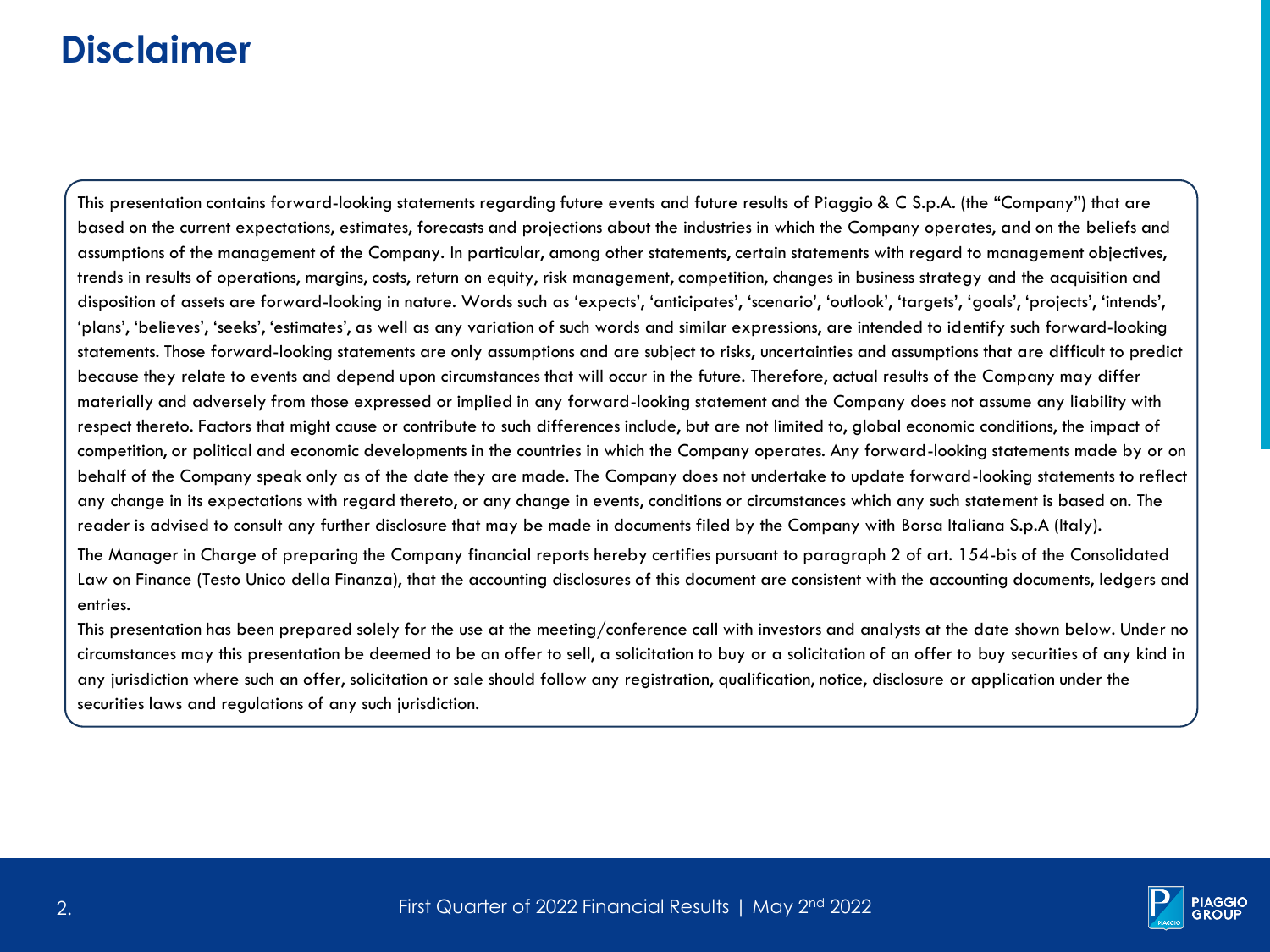### **Q1 2022 - Highlights Strong start to the year with key metrics reaching an all-time high…**



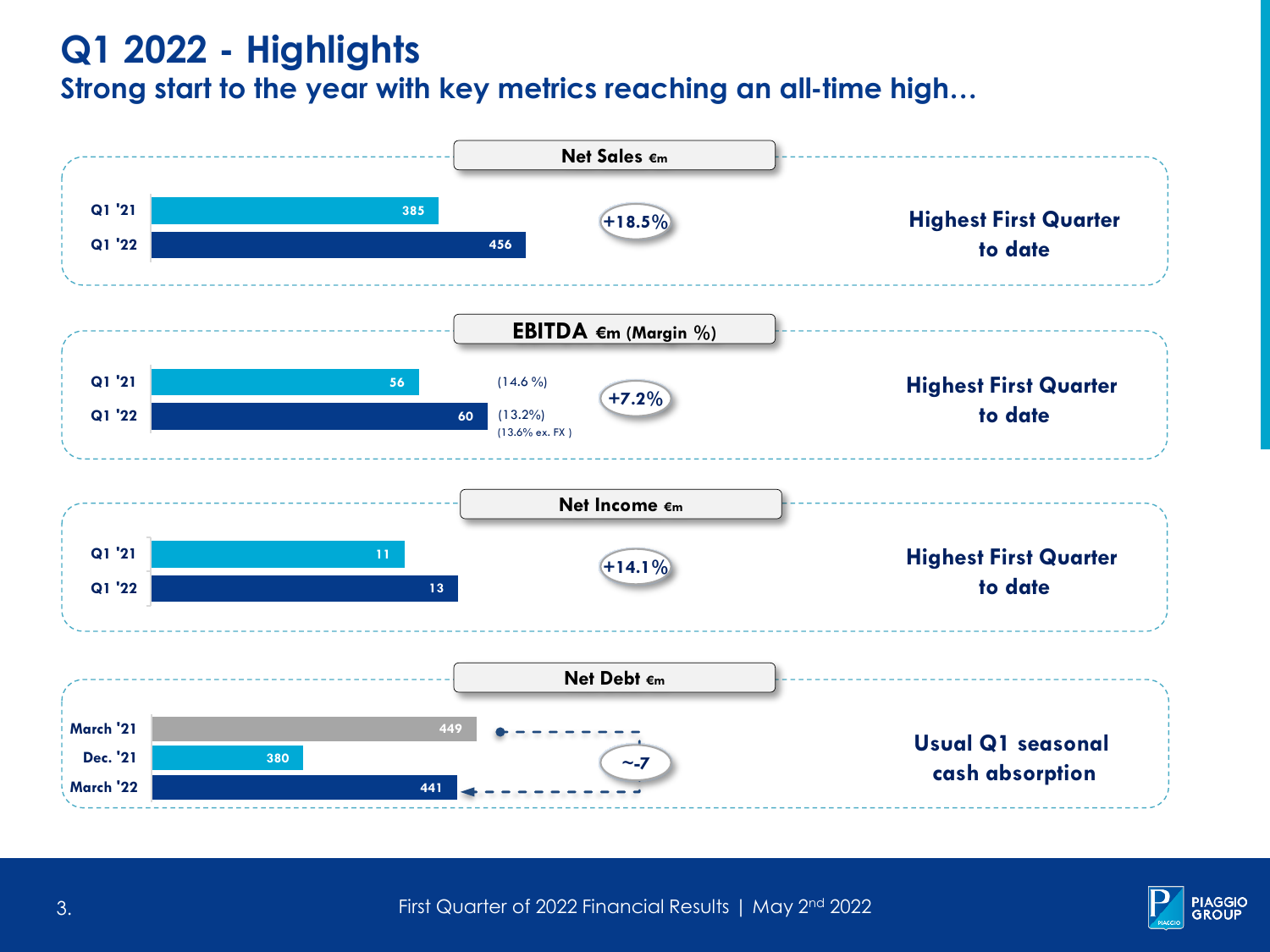### **Highlights**

**... on the back of synchronized strong growth across all of the Group's key brands**





First Quarter of 2022 Financial Results | May 2 nd 4. 2022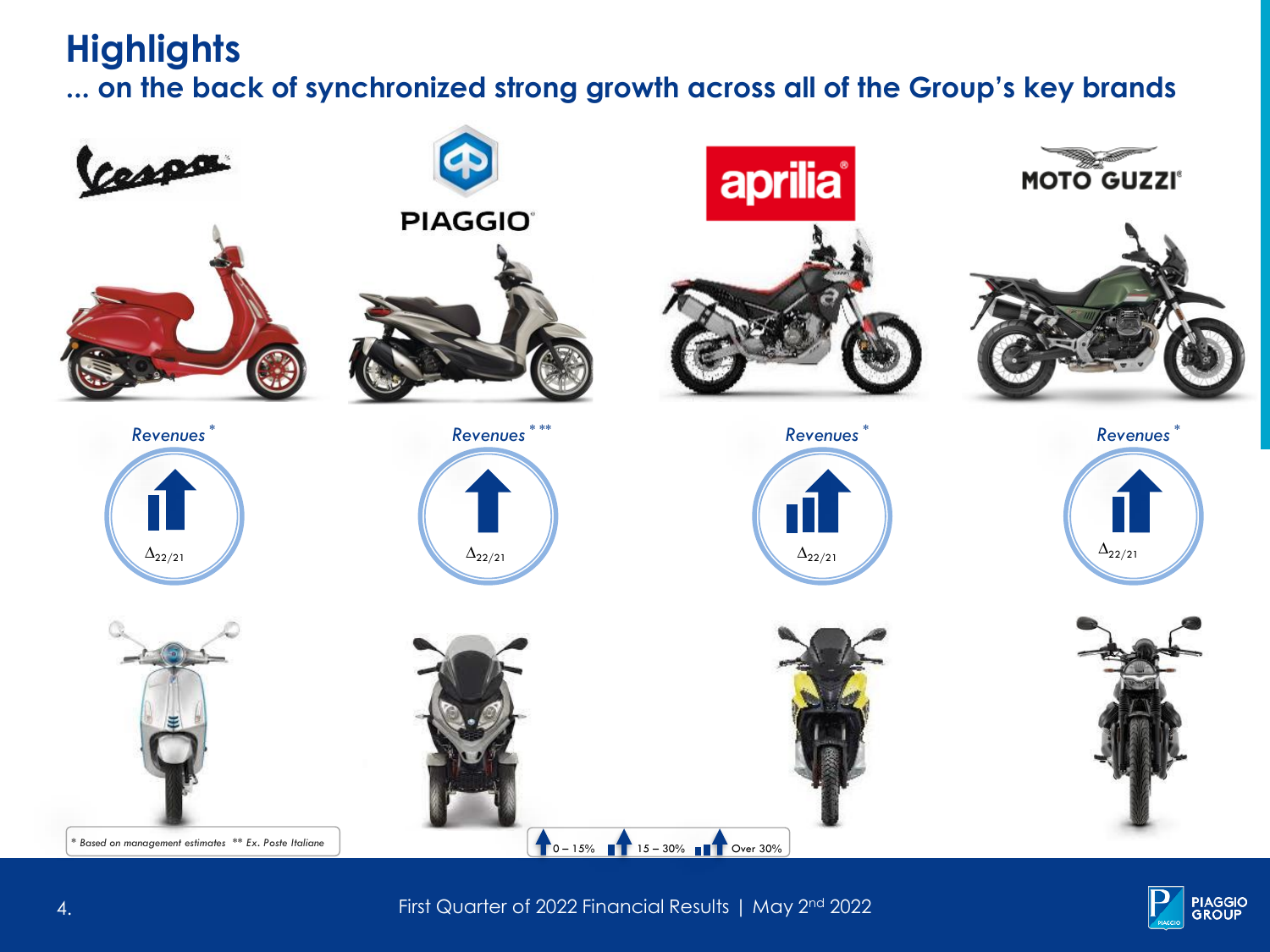## **Moto Guzzi: starting off the year setting new record highs**

### **Q1 HIGHEST VOLUMES & REVENUES TO DATE**



First Quarter of 2022 Financial Results | May 2 nd 5. 2022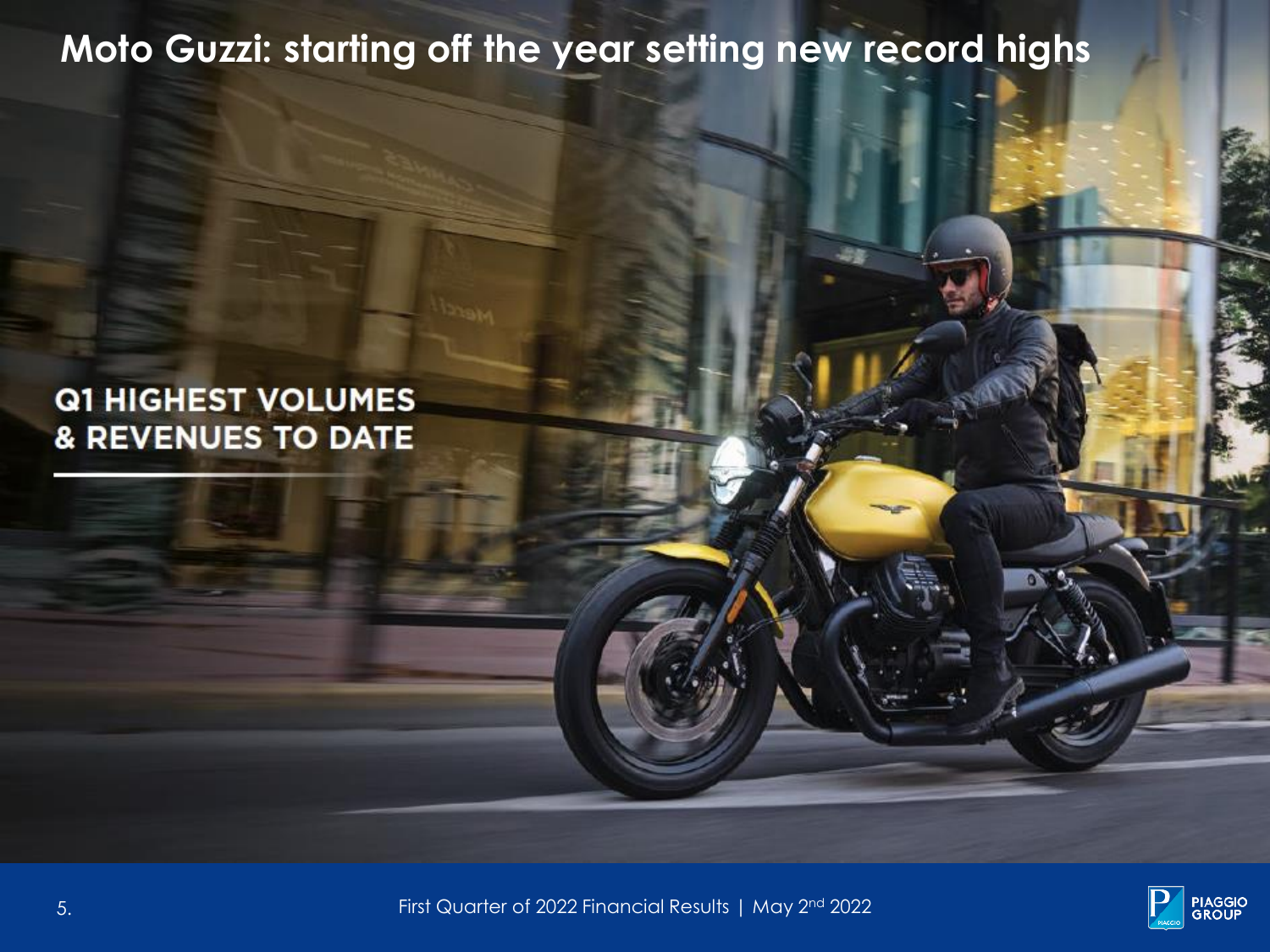**Aprilia motorbikes: starting off the year at full speed**

### **III Q1 HIGHEST REVENUES TO DATE**

### **IN STARTED MOTOGP 2022** ON A POSITIVE FOOTING





First Quarter of 2022 Financial Results | May 2 nd 6. 2022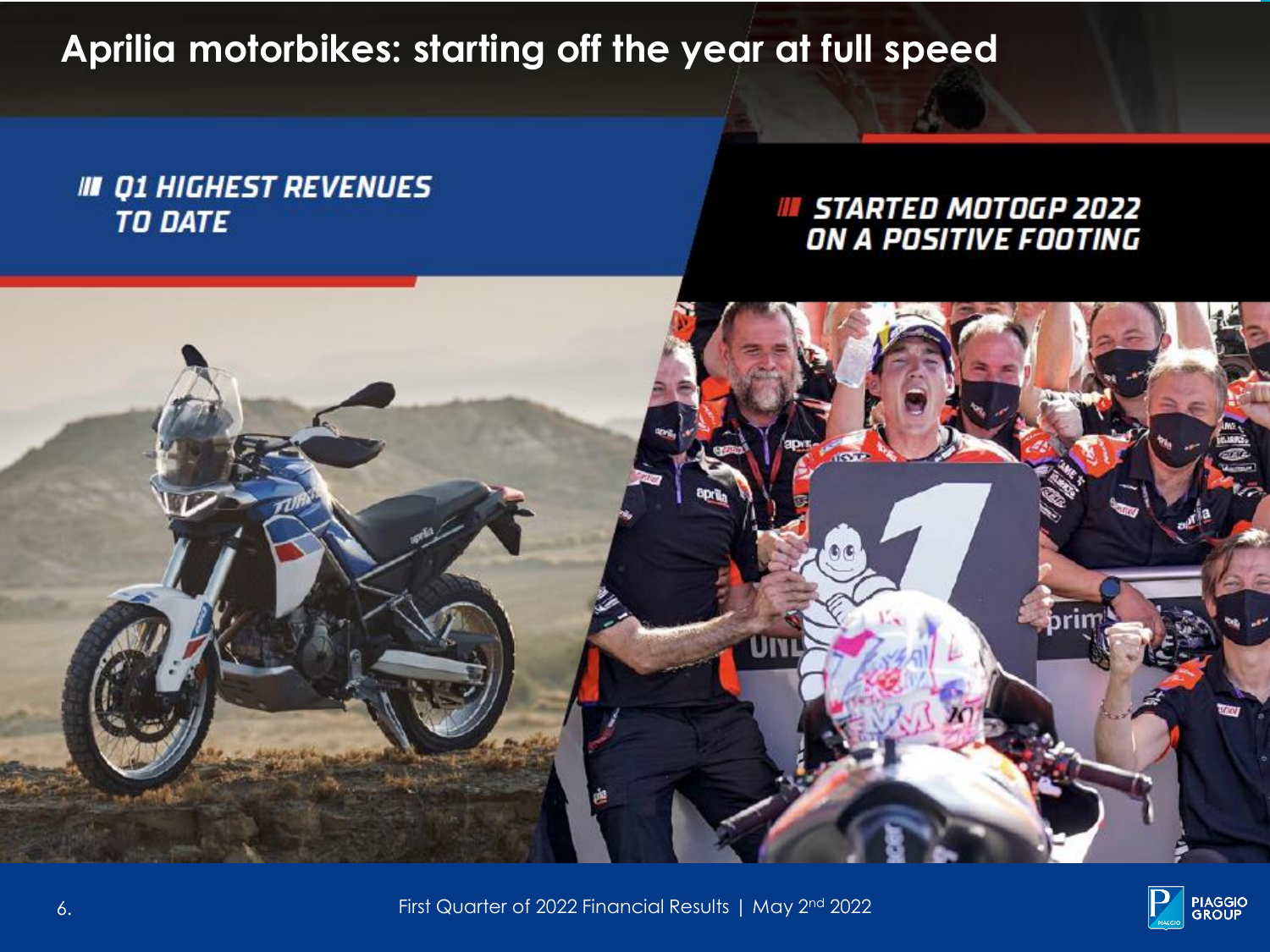# **Successfully unveiled the new Justin Bieber X Vespa**





First Quarter of 2022 Financial Results | May 2 nd 7. 2022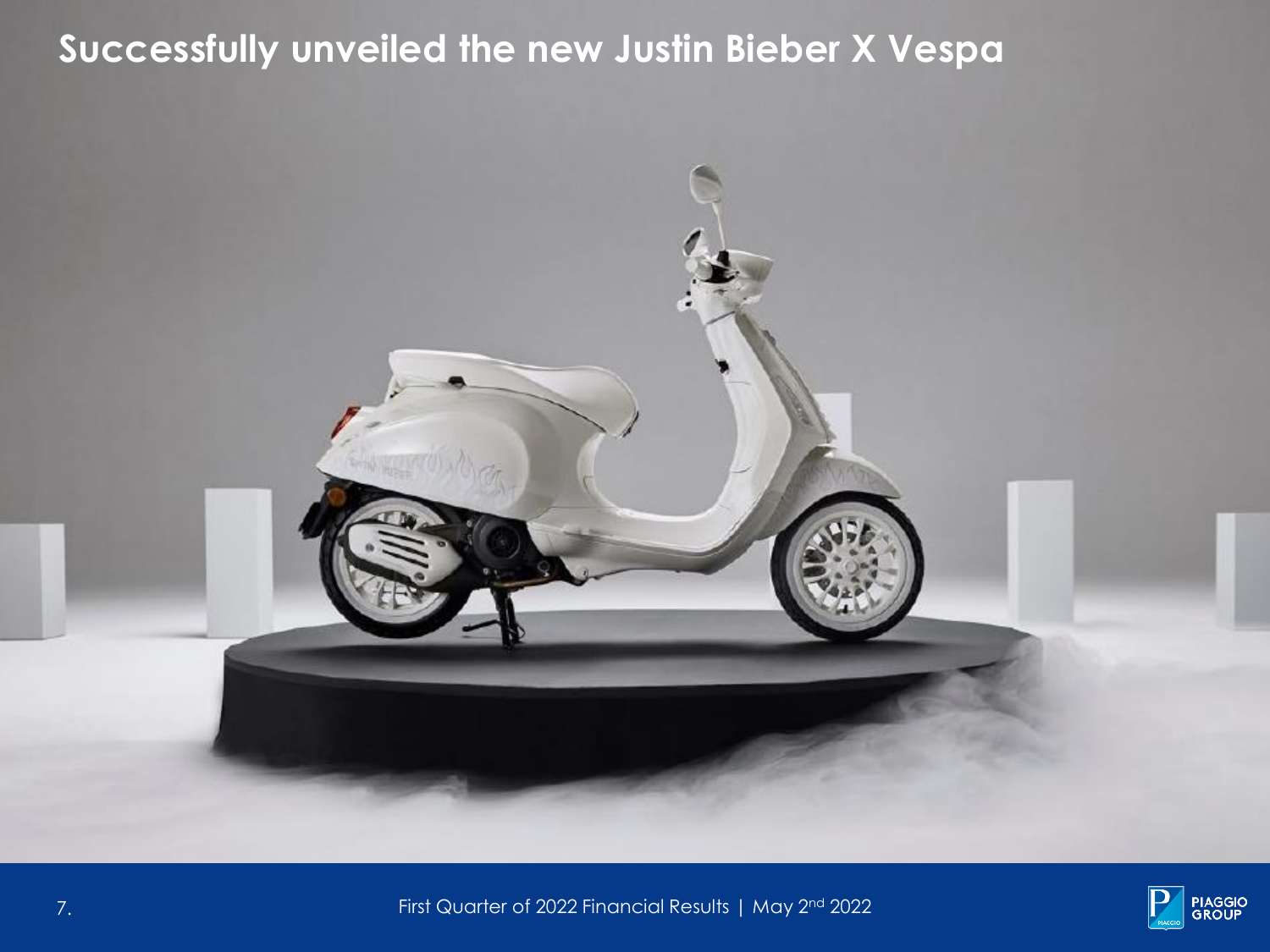### **Q1 2022 - Key markets demand**

**Highlights**





**2- Wheelers (m units)**







#### **EMEA & Americas**

Market demand had a solid start to the year, despite a challenging basis for comparison, with all product segments on the rise.

Notably Germany, UK and Spain stood out, ending up double-digits, whilst France was the lone major country edging slightly below prior year.

#### **USA 2-Wheelers (k units)**





**2021 2022**

**-23.6%**

**INDIA\*\* Scooters (m units)**

#### **Asia Pacific**

Overall demand slipped slightly below Q1 2021, driven by diverging dynamics among key markets: notably Vietnam and Thailand posted sound single-digit growth, whilst China, Indonesia and Taiwan declined, with the latter plummeting by 30%

#### **India**



\*Actual data & management estimates \*\*SIAM sell-in data

**2021 2022**

**1.4**



**1.1**

First Quarter of 2022 Financial Results | May 2 nd 8. 2022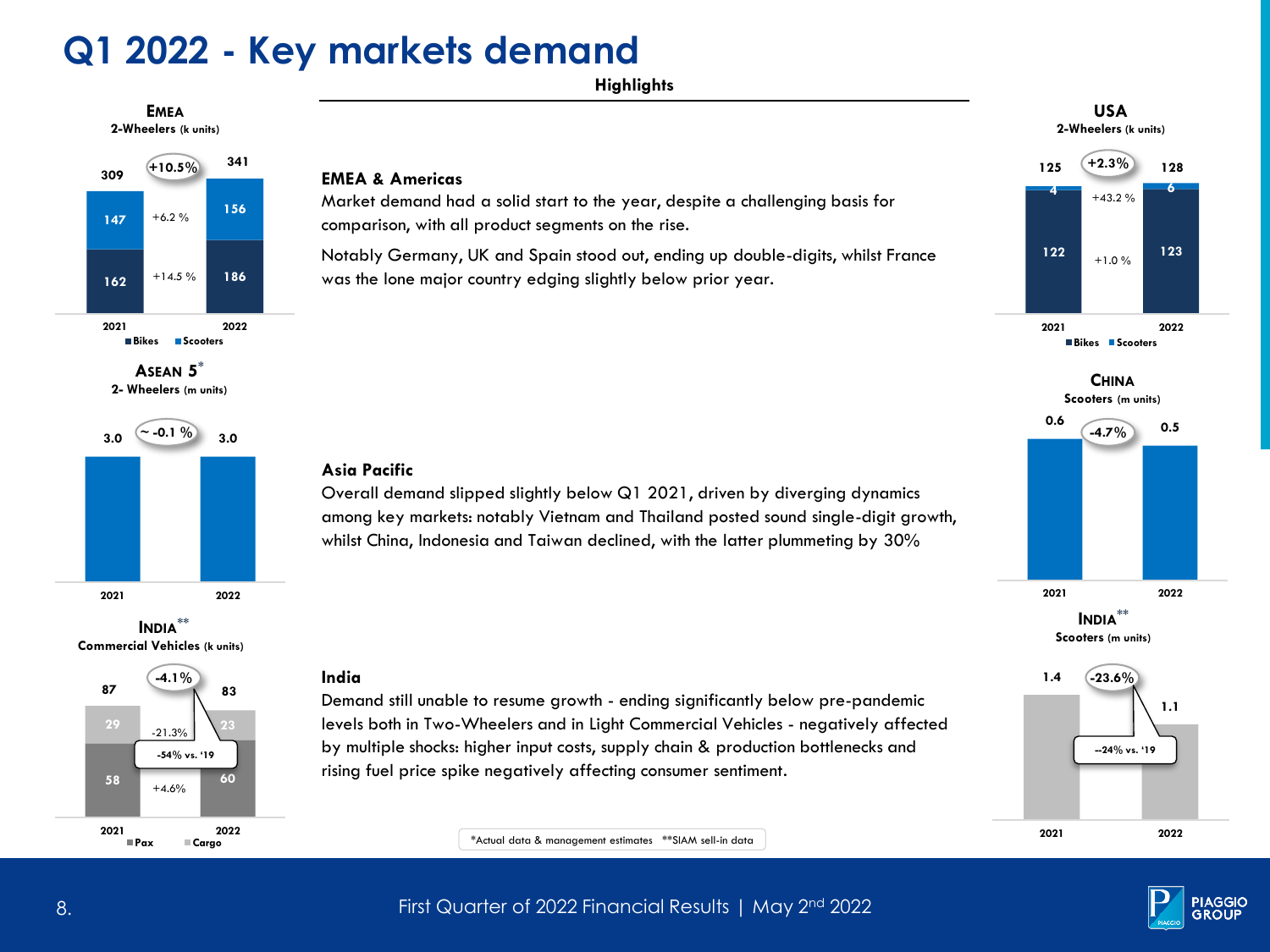### **Q1 2022 - Evolution by business**



**2-Wheelers:** EMEA & Americas Asia Pacific

#### **Highlights**

Started off the year on a positive footing with Volume on the rise and Net Sales climbing to a new all-time high, despite continued weak performance in India. Prices held up well across the board.

#### **CV India**

Negative performance in a subdued market scenario.

#### **CV EMEA & Americas**

Strong revenues performance driven by the Porter NP6.

#### **2W India**

Volume and revenues dragged down by plummeting demand.

#### **2W Asia Pacific**

Started the year setting a new record high, despite uneven demand trends, benefitting from premium positioning and synchronized growth of all key markets. Indonesia took the spotlight, posting two-fold revenue increase vs. prior year.

#### **2W EMEA & Americas**

Strong performance, in a positive market environment, with all major countries positively contributing.



**2021 2022**

EMEA & Americas Asia Pacific India **Commercial Vehicles:** EMEA & Americas India

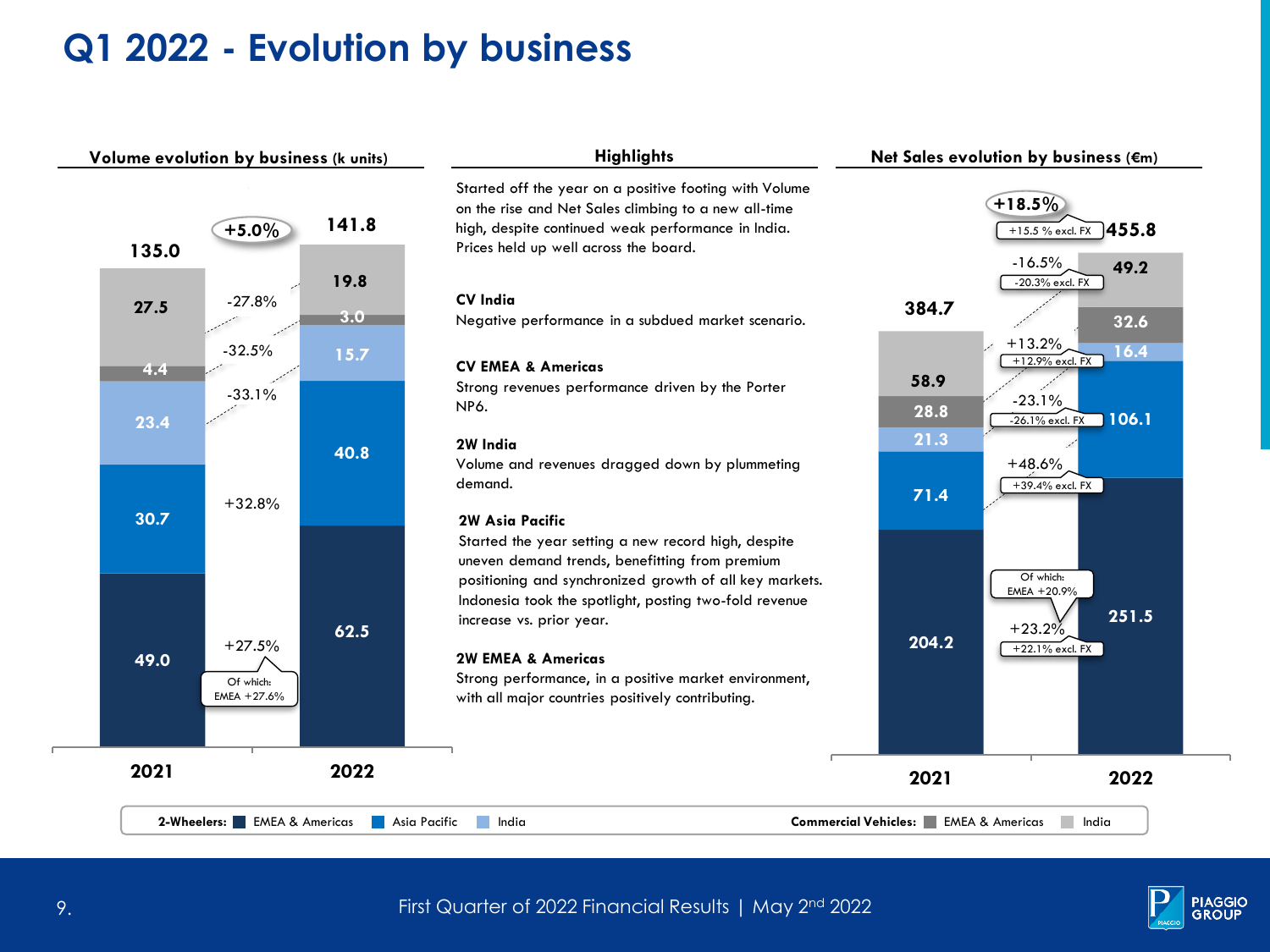## **Q1 2022 - Evolution by product**





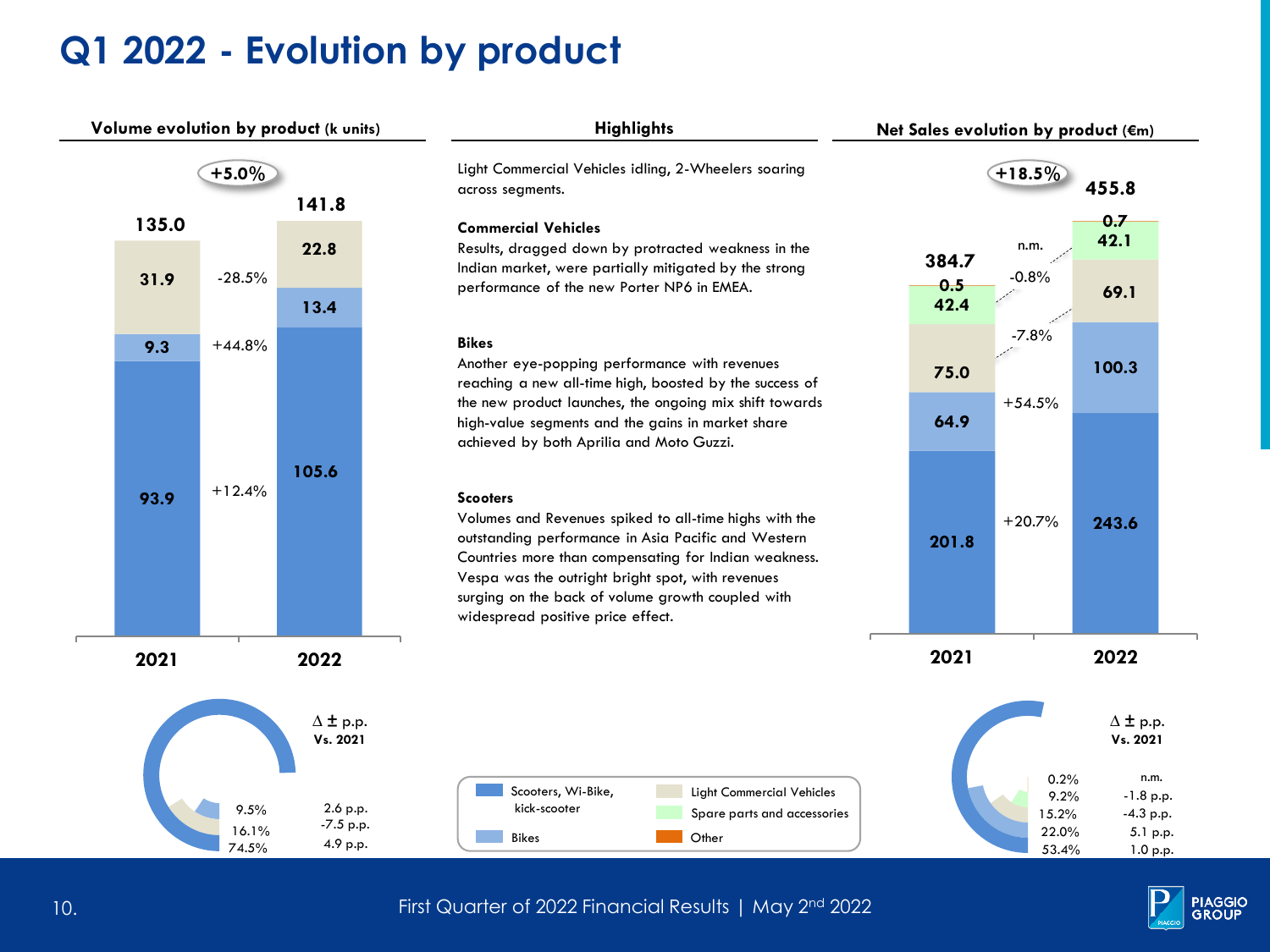### **Q1 2022 - EBITDA Evolution**

**EBITDA** evolution (€m) **Highlights** 



**Outstanding top line growth drove EBITDA uplift to 60 €m representing an all-time high in Q1** 

**Gross margin grew by ~6 €m,**  underpinned by the top line increase more than offsetting the % margin dilution driven by rising raw material, component and freight costs.

Cash OpEx weight on sales kept below prior year, reflecting the company's ability to manage efficiently its cost structure.

\* % On Net Sales \*\* Excluding FX Effect

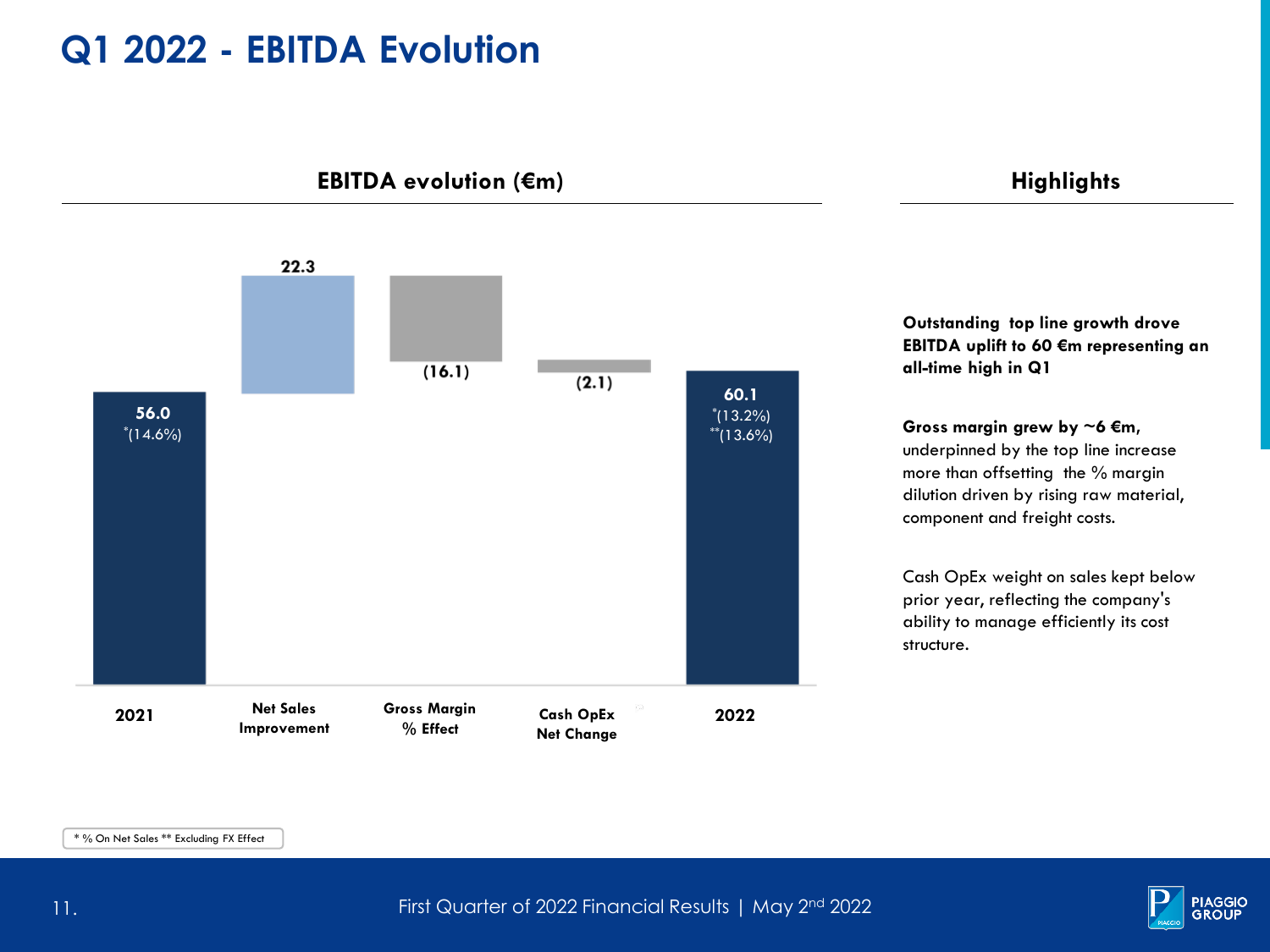### **Q1 2022 - To sum up**

|                           | 2021   | 2022   | <b>Change 2022 vs. 2021</b> |         |                   |
|---------------------------|--------|--------|-----------------------------|---------|-------------------|
|                           |        |        | <b>Absolute</b>             | $\%$    | $%$ excl. $FX^*$  |
| <b>Net Sales</b>          | 384.7  | 455.8  | 71.2                        | 18.5%   | 15.5%             |
| <b>Gross Margin</b>       | 111.2  | 116.8  | 5.6                         | 5.0%    | 4.5%              |
| % on Net Sales            | 28.9%  | 25.6%  | $-3.3$                      |         |                   |
| <b>EBITDA</b>             | 56.0   | 60.1   | 4.0                         | 7.2%    | $8.0\%$           |
| % on Net Sales            | 14.6%  | 13.2%  | $-1.4$                      |         |                   |
| Depreciation              | (32.5) | (32.4) | 0.1                         | $-0.3%$ |                   |
| <b>EBIT</b>               | 23.5   | 27.7   | 4.1                         | 17.5%   | $\bullet$         |
| % on Net Sales            | 6.1%   | 6.1%   | $-0.1$                      |         |                   |
| <b>Financial Expenses</b> | (5.0)  | (7.2)  | $-2.2$                      | 43.6%   | $\left( 2\right)$ |
| Income before tax         | 18.5   | 20.4   | 1.9                         | 10.4%   |                   |
| Tax                       | (7.4)  | (7.8)  | $-0.4$                      | 4.9%    | $\bullet$         |
| Net Income                | 11.1   | 12.7   | 1.6                         | 14.1%   |                   |
| % on Net Sales            | 2.9%   | 2.8%   | .0.1                        |         |                   |

### **P&L (€m)**

### **Highlights**

EBIT grew by 4€m, with the % margin on sales kept at prior year level.  $\bullet$ 

2 Cost of funding below prior year. Financial expenses affected by negative currency effect.

 $3$  Tax rate  $@$  38.0%, down 2 p.p. vs. prior year, in line with guidance provided in FY 2021 conference call.

 $\ast$  Figures at constant exchange rates are management estimates calculated using the average exchange rates for the corresponding period in the previous year

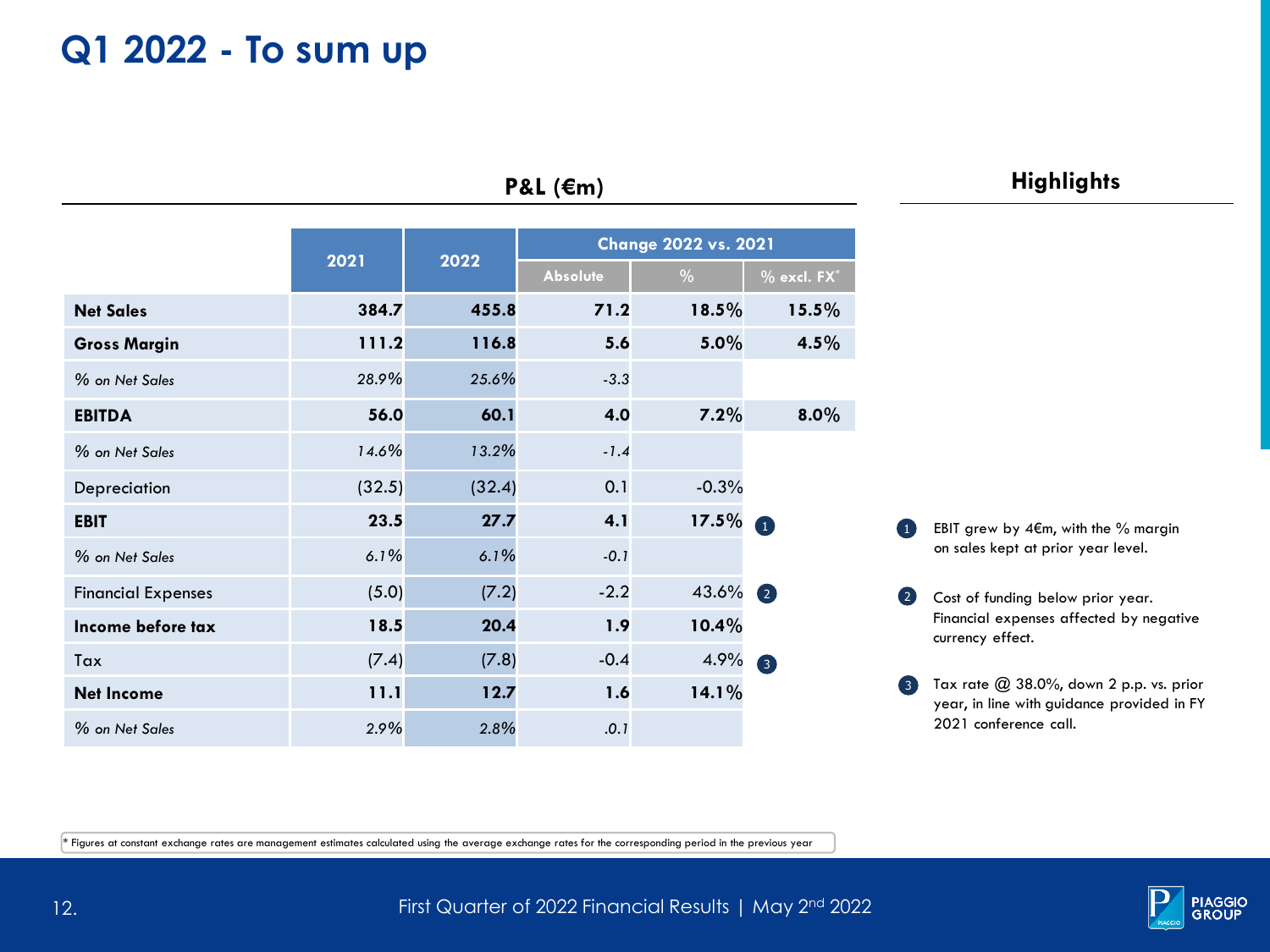## **Q1- 2022 Net Financial Position Evolution & Leverage**





13. In the state of 2022 Financial Results | May 2<sup>nd</sup> 2022 Financial Results | May 2<sup>nd</sup> 2022